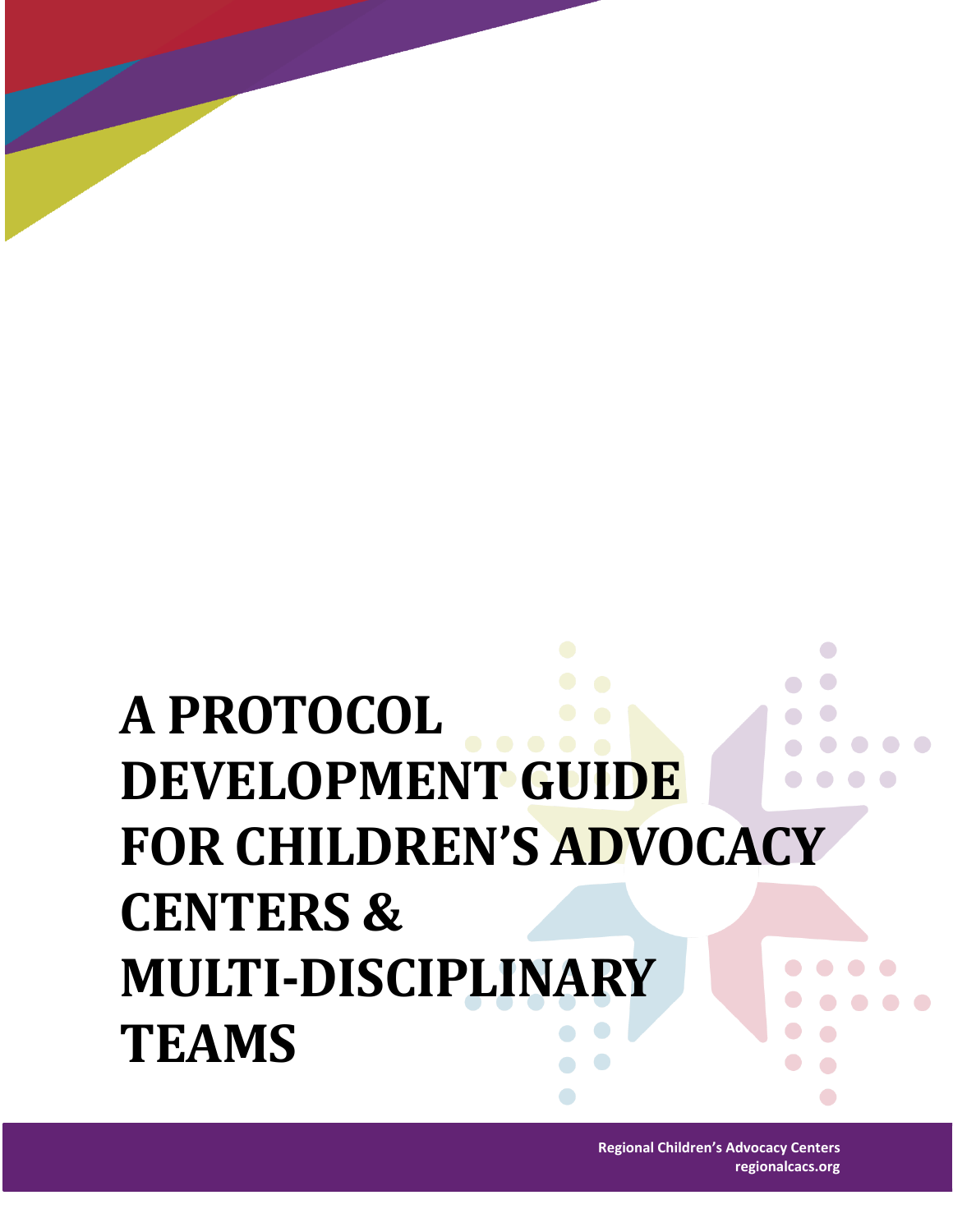A collaborative multidisciplinary response in child abuse cases has been found to be effective in reducing trauma to children, promoting successful legal intervention, and ensuring the availability of appropriate follow-up services for children and their families. A highly functioning Multi-Disciplinary Team (MDT) is at the core of every Children's Advocacy Center that serves as the neutral, childfocused site within which coordinated investigation, intervention and case management can be accomplished.

Protocols or operational guidelines are the mechanisms that prescribe the collaborative response among core members of the MDT, including law enforcement, child protection, prosecution, medical, mental health, victim advocacy and Children's Advocacy Center professionals.

## **The purpose of written guidelines is to**:

- Clarify the roles of each discipline;
- Coordinate the activities of each agency;
- Reduce duplication of effort; and
- Focus activities on the needs of the child to reduce trauma and promote healing.

Operational guidelines should be developed collaboratively to promote respect for the rights, mandates, and obligations of each agency that is a core member of the MDT, and should be detailed enough to guide an investigation that includes multiple agencies and disciplines so that coordination and cooperation is maximized.

*NOTE: Disciplines/titles of multidisciplinary team members may vary around the country. The discipline titles used in this document represent the key broad categories needed for a multidisciplinary team and are not meant to be exclusionary. Also, in complex urban environments, there may be multiple layers of "team" to address the unique issues of case volume and numbers of personnel.*

# **How to Utilize This Tool**

In developing or revising guidelines for handling child abuse cases in your community, your team may wish to address the following issues using key questions included for each of the stages. The stages outlined in this document are:

**Stage I:** Definition of Team Purpose, Composition and Function

**Stage II:** Case Initiation

**Stage III:** Case Decision Making

**Stage IV:** Case Resolution

**Stage V:** Creating a CAC

# **Stage I: Definition of Team Purpose, Composition and Function**

**Objective:** At the completion of this stage the multidisciplinary agencies involved will have identified a shared vision and goals, created definitions and criteria for cases involving the multidisciplinary response, and established guidelines for communication and information sharing.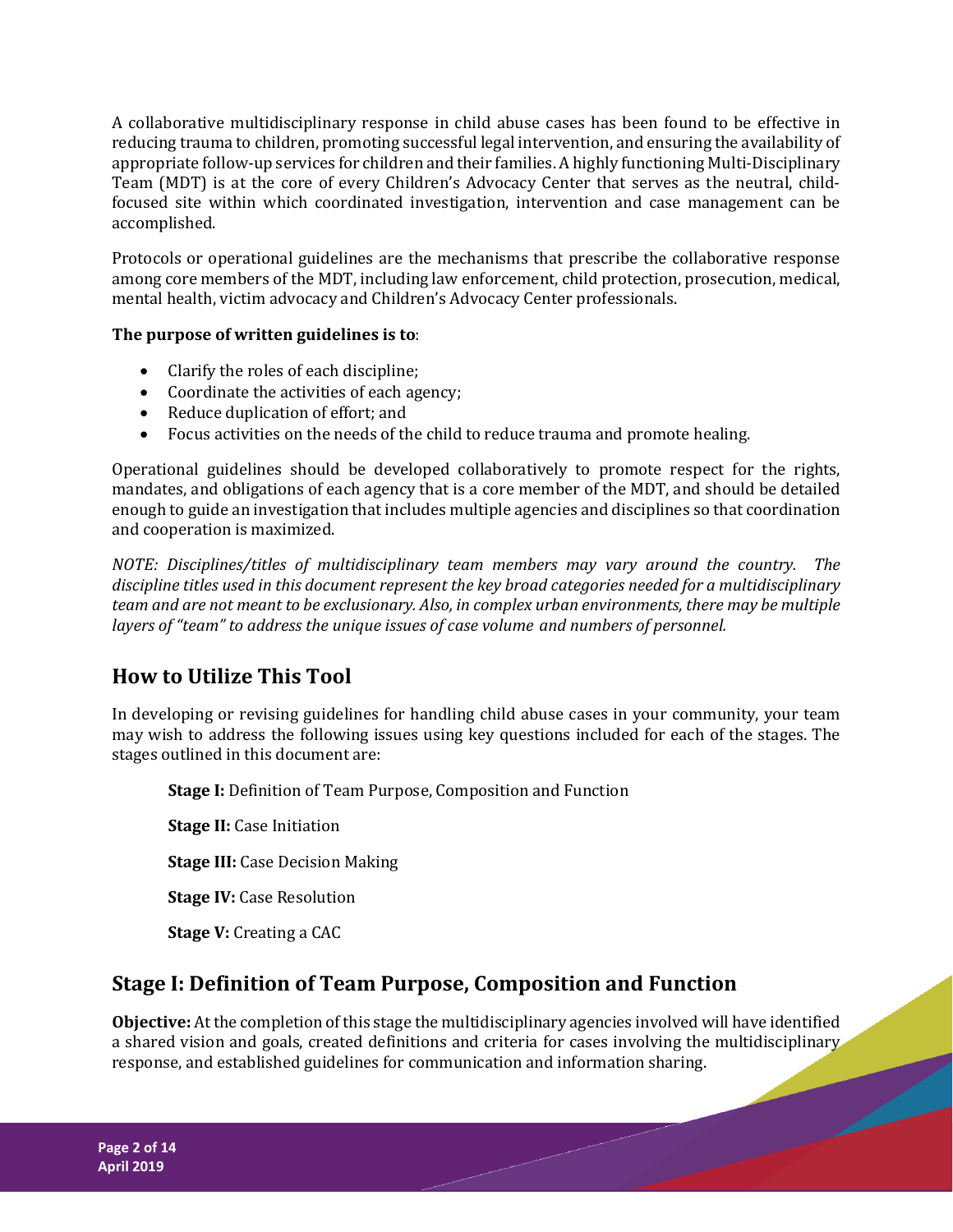#### **Guiding Questions:**

- 1. What is the working definition of "team"? Is the team a group of specified individuals from core agencies assigned to respond together to allegations of abuse (e.g. investigation team)? Is the team a group of representatives of agencies working together cooperatively to manage interventions in child abuse cases (e.g. review team or advisory team)? Are there multiple teams fulfilling different functions at different times throughout an intervention?
- 2. What is the purpose/philosophy of the team? What do you see as the ultimate outcome as a result of the team's collaborative efforts?
- 3. What are the goals of the multidisciplinary intervention as it relates to the investigation, assessment, treatment and outcomes for the child and family?
- 4. Who are the members of the team? Does it minimally include representation from the following and how is membership determined? Define the roles and responsibilities of each of the partners.
	- Law Enforcement (LE)
	- Child Protective Services *(CPS)*
	- Prosecution
	- Mental Health
	- Medical
	- Victim Advocacy<br>• Children's Advoca
	- Children's Advocacy Center (CAC)
- 5. Who are the other liaisons that are needed to serve other communities within your jurisdiction?
- 6. What kinds of relationships or processes are, or need to be, in place with these liaisons to foster their involvement?
- 7. What geographic area does the team cover? Specifically, who needs to be involved for each jurisdiction?
- 8. What definitions of child maltreatment are used for the types of cases covered under the guidelines? What other definitions of terms are used or needed in the guidelines?
- 9. What types of cases are handled utilizing the team approach? How will the team prioritize their focus on these cases?
	- Ages of children served
	- Allegations Investigated:
		- o Sexual Abuse
		- o Physical Abuse
		- o Neglect/Abandonment
		- o Witness to Injury or Violent Crime
		- o Kidnapping/Commercial Sexual Exploitation
		- o Other
- 10. Who ultimately signs the guidelines from each discipline committing the partner agencies to the MDT/CAC process? (How will agency leadership be involved in the guidelines development process to ensure they fully support the final product?)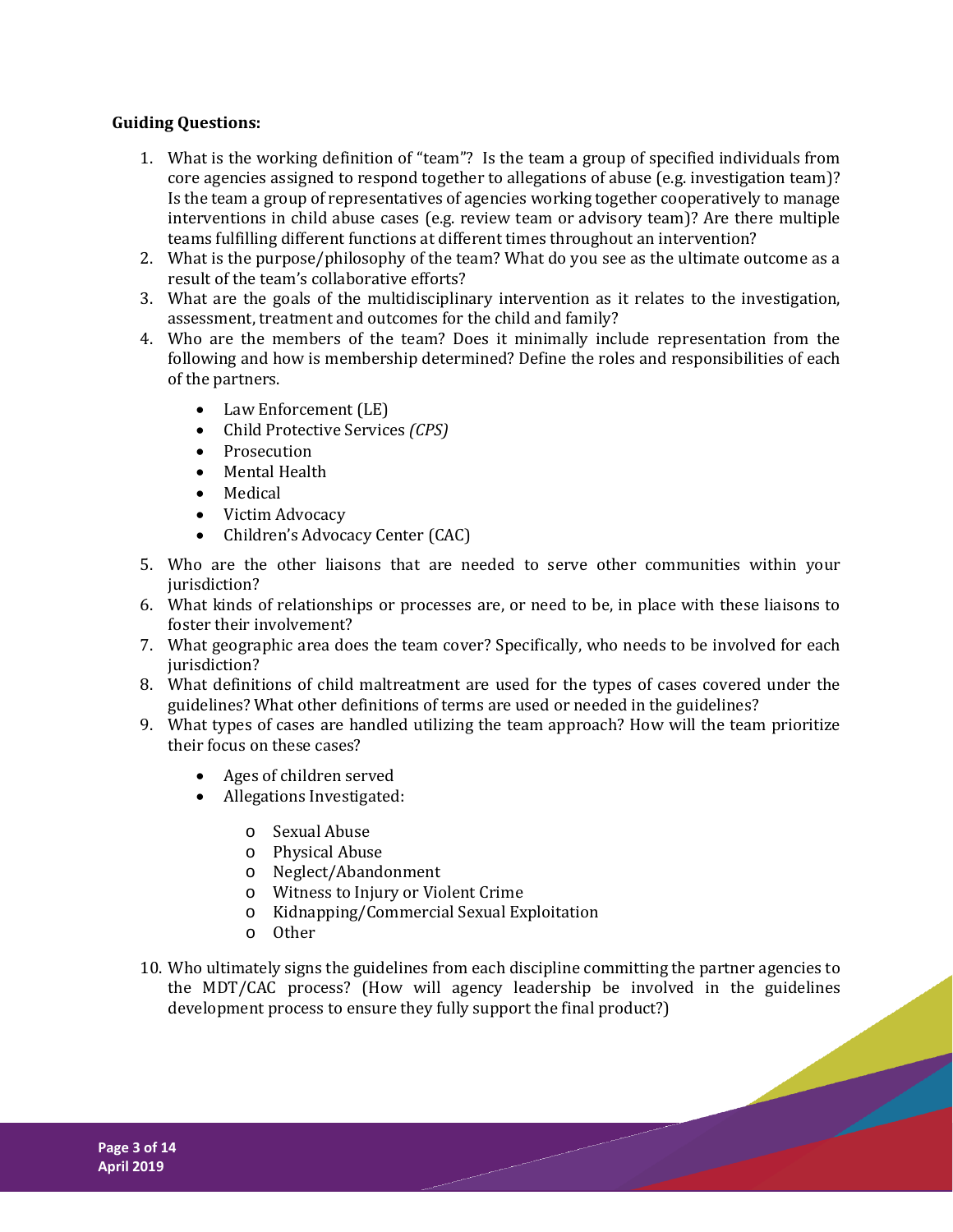- 11. How frequently are the guidelines and team function evaluated? What formal mechanism is established for multidisciplinary team members to provide feedback and suggestions? Who takes the lead in ensuring that the guidelines are reviewed at least every three years and updated whenever there is a change in leadership or policy/practice?
- 12. How do the guidelines ensure that all members of the multidisciplinary team, including appropriate CAC staff as defined by the needs of the case, are routinely involved in investigations and/or team intervention? One mechanism to identify where and when members of the team enter the process is to develop case flow diagrams to map how a case typically progresses through the current response system.
- 13. How do the MDT guidelines ensure that joint investigations and timely information exchange are accomplished in agreed upon cases, as defined in operating guidelines, while protecting confidential information in a manner consistent with legal, ethical, and professional standards of practice?
- 14. How do the guidelines address LE and CPS first response procedures so that joint forensic interviews occur at the CAC, where one has been established, in at least 75% of the cases meeting the MDT criteria for joint investigation? If a CAC has not been established, what provisions are in place for interviews to be conducted in a neutral environment that is psychologically and physically safe and developmentally appropriate?
- 15. How do the MDT guidelines ensure and demonstrate that members participate in relevant training in child abuse investigation, prosecution and case management on an annual basis?

# **Stage II: Case Initiation**

**Objective:** At the completion of this stage the multidisciplinary agencies involved will have identified the process for receiving child abuse reports, sharing information prior to the forensic interview of the child (pre-interview meeting), conducting the investigative interview, and follow up items after the completion of the interview (post-interview meeting).

## **Guiding Questions:**

- 1. What are the roles and responsibilities of law enforcement?
- 2. What are the roles and responsibilities of child protective services?
- 3. When and how does cross-referral occur between law enforcement and child protective services to initiate a joint investigation?
- 4. What agreed upon format or procedures are used for cross-referral? What information needs to be shared? Within what time frames? What are the procedures for routine sharing of information among team members? How do the written guidelines support these procedures?
- 5. How are cases screened and prioritized? How quickly are cases responded to by the investigative team? What is the first response protocol (in the field)? Who conducts the preliminary risk assessment? How are these procedures documented in the MDT guidelines?
- 6. What information is collected and shared among investigative team members prior to the forensic interview?
- 7. Where do the team interviews occur? Are they routinely conducted at the CAC? Are specific locations prohibited unless there are specific circumstances? When and how is a decision made to schedule a forensic interview at the CAC?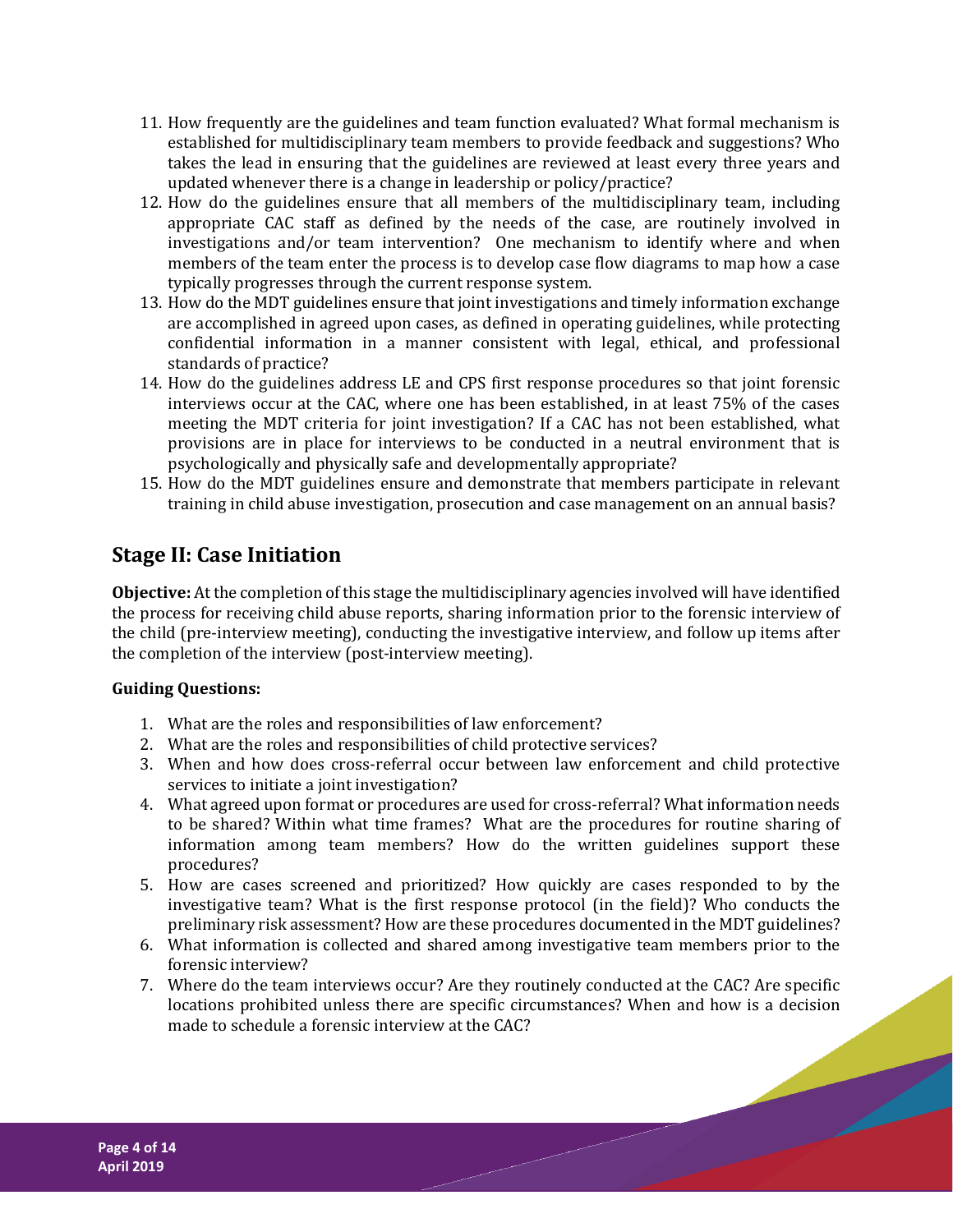- 8. How do the MDT guidelines ensure that team interviews include participation by all team members with investigative responsibilities in each case?
- 9. How does the team select an appropriate, trained interviewer? Who conducts the interview with the child?
	- Joint interview (CPS and LE)?
	- Most appropriate team member?
	- Consistent lead agency (CPS or LE)?
	- Child forensic interview specialist?
- 10. How does the team ensure that the forensic interviews are legally sound, non-duplicative, non-leading, and neutral? What evidence-supported, nationally recognized forensic interviewer training program is utilized to prepare professionals to conduct forensic interviews? What process is implemented for regular peer review for all professionals who conduct FIs for the MDT? How is this documented and evaluated? How is continuing education obtained and documented?
- 11. Is the CAC/MDT set up in a way that allows other team members to observe the interview? How are team members notified of the interview?
- 12. How do observers communicate questions or concerns to the interviewer? During breaks in the interview process? Through communications systems ("bug in ear," phone, teleprompting, texting, etc.)?
- 13. How are non-offending caretakers and siblings interviewed? Who conducts which interviews? How is the sequence of interviews determined? How is the information gathered in the interviews processed for preliminary case planning?
- 14. Are the interviews audio and/or videotaped? How is information about the interview shared with absent team members to avoid duplicative interviewing?
- 15. How does the MDT/CAC promote investigative interviews that are culturally competent? How are the needs of children from distinct cultural groups planned for and met prior to the forensic interview? How are MDT members, CAC staff, volunteers, and board members recruited with a view toward reflecting the demographics of the community to be served?
- 16. What provisions are made for non-English-speaking children and family members throughout the investigation process, medical exam, and follow-up services provided at the CAC? What provisions are made to understand non-English terms and their cultural context if used by bilingual children?
- 17. What specialized services are made available for children with disabilities?
- 18. Do the guidelines commit the MDT/CAC to conducting a community needs assessment on a regular basis, to ensure that services and outreach to underserved populations is of high quality, relevant and accessible to children and families in need of service?
- 19. What confidentiality policies and procedures for the multidisciplinary team are in place to insure client privacy while allowing for the sharing of relevant information consistent with legal, ethical, and professional standards of practice?

# **Stage III: Case Decision-Making**

**Objective:** At the completion of this stage the multidisciplinary agencies involved will have identified the processes for interviewing the alleged offender, gathering additional corroborative evidence, referrals for medical evaluations, case review and case staffing, and decisions regarding civil court action and/or criminal prosecution.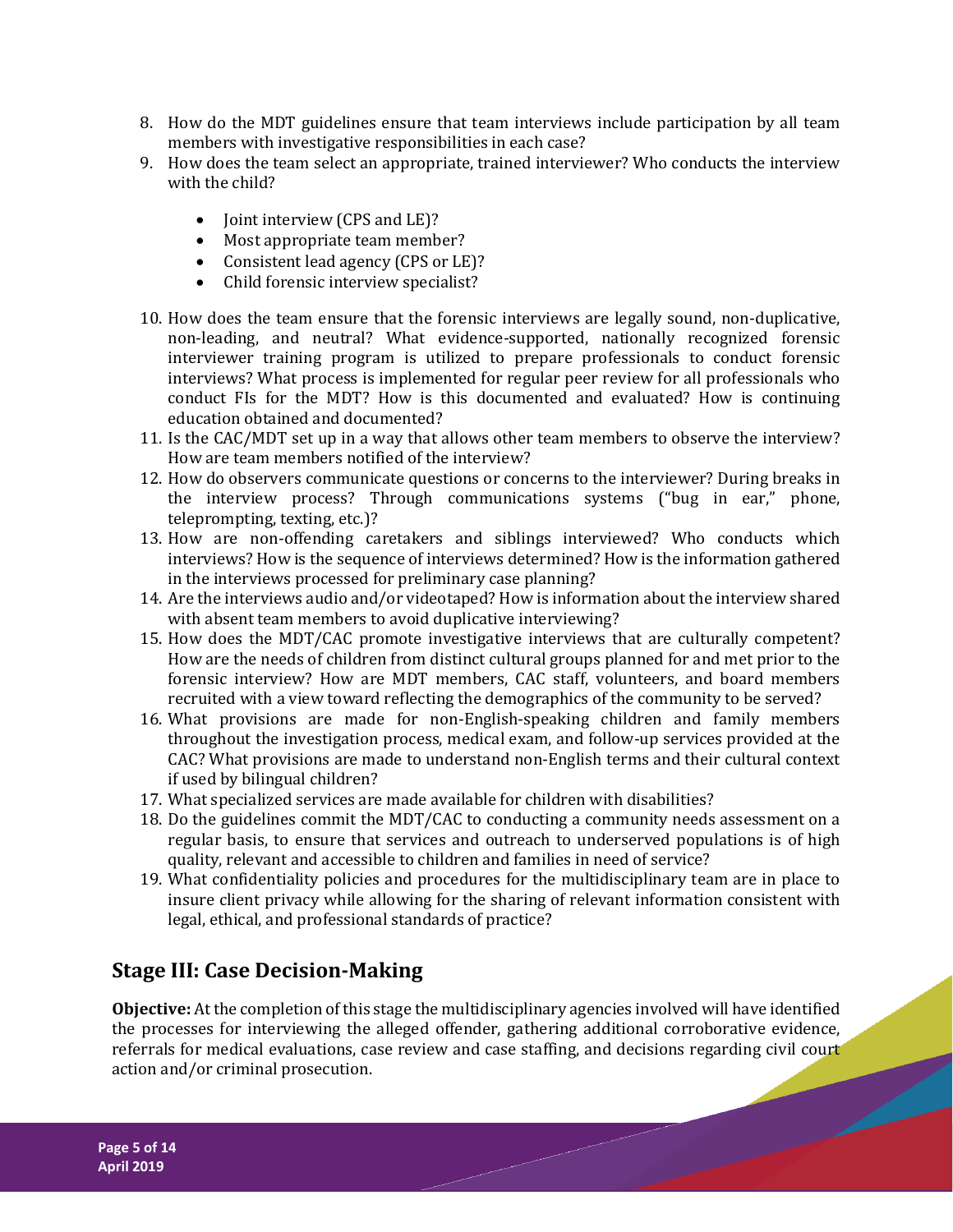#### **Guiding Questions:**

- 1. Where are alleged offenders interviewed? By whom?
- 2. What procedures are delineated in the MDT guidelines for gathering additional evidence?
- 3. Who removes children from their home if necessary? Who participates in that decision and how is that information shared with other team members?
- 4. How are the following medically-related issues addressed in the guidelines?
	- Who determines if a medical examination is needed by the child victim? Under what circumstances is a medical evaluation recommended? What is the purpose of the medical exam? Are medical evaluations offered to all child victims?
	- How are MDT members trained and by whom regarding the purpose of the medical exam? How and by whom are children/families educated regarding the medical evaluation?
	- Who conducts the medical exam? Do health care providers have pediatric and child abuse expertise?
	- Where are the medical exams conducted?<br>• What information will be provided to the r
	- What information will be provided to the medical examiner prior to the exam and by whom? How is duplicative information gathering prevented?
	- How is the medical evaluation made available (scheduling, linkage with providers, triage, transportation, etc.)?
	- How are emergency situations addressed (what are the criteria and procedures for an emergency medical exam)?
	- How are multiple examinations avoided?<br>• What are the procedures delineated in the
	- What are the procedures delineated in the guidelines for forensic documentation and collection/preservation of evidence?
	- How is the medical evaluation coordinated with the MDT in order to avoid duplication of interviewing and history-taking?
	- What are the procedures for medical intervention in cases of suspected physical abuse and maltreatment (if applicable)?
	- What provisions are made for sharing relevant information with the team while protecting the client's right to confidentiality?
	- How are findings of the medical evaluation shared with investigators and prosecutors on the MDT in a routine and timely manner?
	- How does the team ensure access to appropriate medical evaluation and treatment for all CAC clients regardless of ability to pay?
- 5. Which team members are designated in the MDT guidelines to participate in regular formal case staffings? Are the following team representatives included?
	- Law Enforcement
	- Child Protective Services
	- Prosecution
	- Mental Health
	- Medical
	- Victim Advocacy<br>• Children's Advoc
	- Children's Advocacy Center

**Page 6 of 14 April 2019**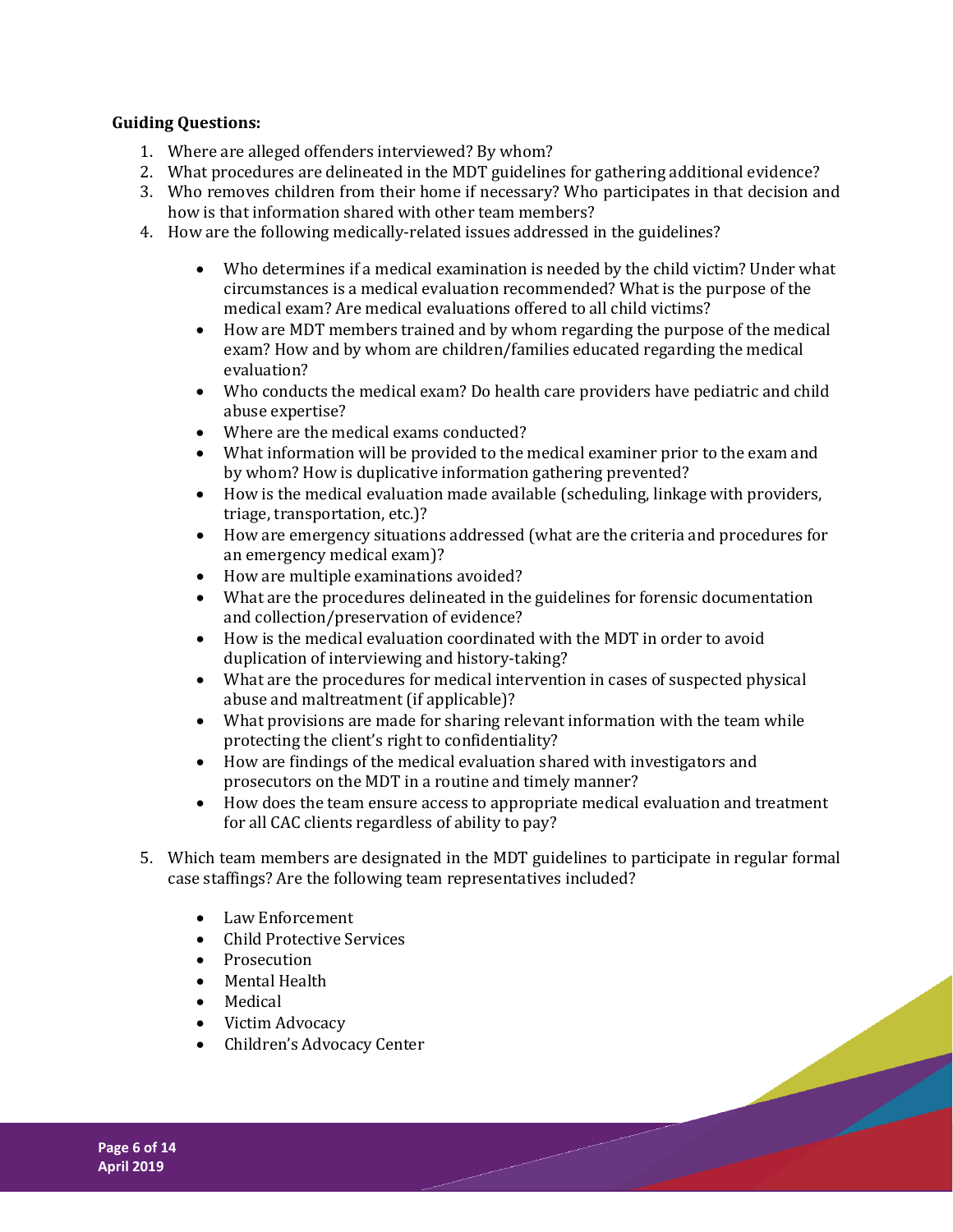- 6. How do the MDT guidelines ensure that case review meetings occur on a regularly scheduled basis? When and where do team case reviews occur?
- 7. What are the written criteria for formal case review and case review procedures?
- 8. Who coordinates case reviews or staffings? How are team members informed of cases to be reviewed prior to case review?
- 9. How are case reviews conducted? Are they utilized as an opportunity for the MDT to increase understanding of the complexity of child abuse cases?
- 10. What are the roles of the health care provider, mental health professional, and advocate on the MDT (including case tracking and review?)
- 11. What provisions are made for participation in MDT case review meetings by a health care provider, a mental health professional, and an advocate?
- 12. How does the team engage in case decision-making? What procedures are utilized for conflict resolution?
- 13. How are recommendations from case review communicated to appropriate parties for implementation?
- 14. How is the case review process evaluated and updated to meet the needs of team members and their agencies?

# **Stage IV: Case Resolution**

**Objective:** At the completion of this stage, the multidisciplinary agencies involved will have identified the processes for referring the child victim for mental health therapy, support through victim/family advocacy, preparation for court, and case tracking.

#### **Guiding Questions:**

- 1. How is access to evidence-based, trauma-focused mental health evaluation and treatment routinely made available to all CAC clients regardless of ability to pay? Who explains this to the family and child?
- 2. What alternative mental health services are available (i.e. traditional healing and/or support systems in culturally diverse communities)?
- 3. Are mental health services provided on-site or through linkage agreements with other appropriate agencies or providers?
- 4. What provisions are made in the MDT guidelines for sharing relevant mental health information with the team while protecting the client's right to confidentiality? How do the guidelines define the role of the mental health professional on the MDT and at case management deliberations?
- 5. How is the forensic interview or assessment kept separate from mental health treatment?
- 6. How are the following victim services routinely made available throughout the investigation and prosecution?
	- Crisis intervention and support (for the victim and non-offending parents)
	- Client education regarding investigation, prosecution and treatment
	- Information regarding the rights of a crime victim and local services
	- Pre-sentencing victim impact statements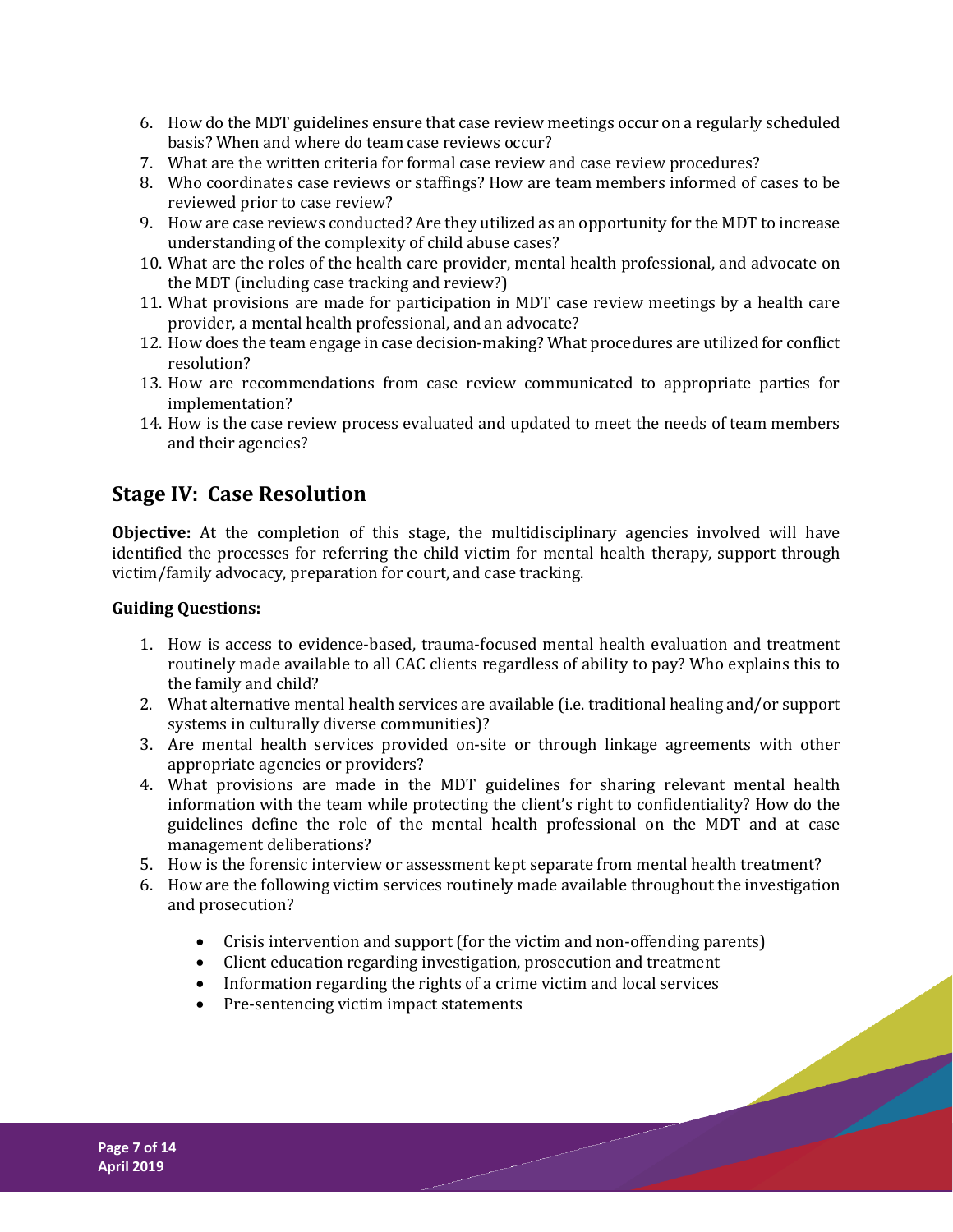- 7. Who are the individuals/agencies designated to provide victim advocacy services as part of the MDT response? If multiple agencies are involved over the course of an investigation, how do the MDT guidelines provide for coordination of services and information exchange among service providers? How are victim advocates trained and provided with opportunities for continuing education?
- 8. Are designated, trained individuals available to provide victim support/advocacy on-site and/or through linkages with other service agencies? Do services include:
	- Court support or preparation for the child victim
	- Court accompaniment
	- Crime victims compensation
	- Assistance with access to services such as protective orders, housing, public assistance, domestic violence intervention, and transportation
	- Crisis intervention, risk assessment and safety planning
	- Provision of updates to the family on case status<br>• Active outreach and follow-up support services
	- Active outreach and follow-up support services
	- Participation in case review MDT meetings
- 9. Does the team define the specific roles of volunteers and/or staff who will assist the victim and non-offending family members (i.e. Court Appointed Special Advocates (CASA), Guardians Ad Litem (GALs), Victim Witness Coordinators or Community-based Victim Advocates)?
- 10. What procedures are in place to provide periodic follow-up contact with the child and/or non-offending caregiver(s) including on-going information about civil and criminal legal proceedings?
- 11. What provisions ensure that cases are routinely tracked while the case is pending in the child protective and criminal justice systems? What are the case tracking criteria and procedures defined in the MDT guidelines?
- 12. What mechanisms does the CAC have in place to track and retrieve the following information?
	- Client demographics (including age, ethnicity, disability and gender)
	- MDT involvement and case outcomes for CPS, LE and Prosecution
	- Status/follow-up on medical and mental health services
	- NCA statistical information
	- Other information as appropriate
- 13. Who is identified to implement the case tracking process?
- 14. How do team members have access to tracking information?
- 15. What records are kept at the CAC?
- 16. What are the procedures to maintain the confidentiality of files, records and reports?
- 17. How is client and/or caretaker feedback about the investigation and treatment obtained?
- 18. What ancillary services are provided at the CAC? If offender intervention is provided, how are victim and offender services kept completely separate?
- 19. How are high profile (such as multiple victim and/or multiple offender) cases handled by the multidisciplinary team?
- 20. How are new members incorporated onto the team and what provisions are made for regular team training and interdisciplinary cross-training?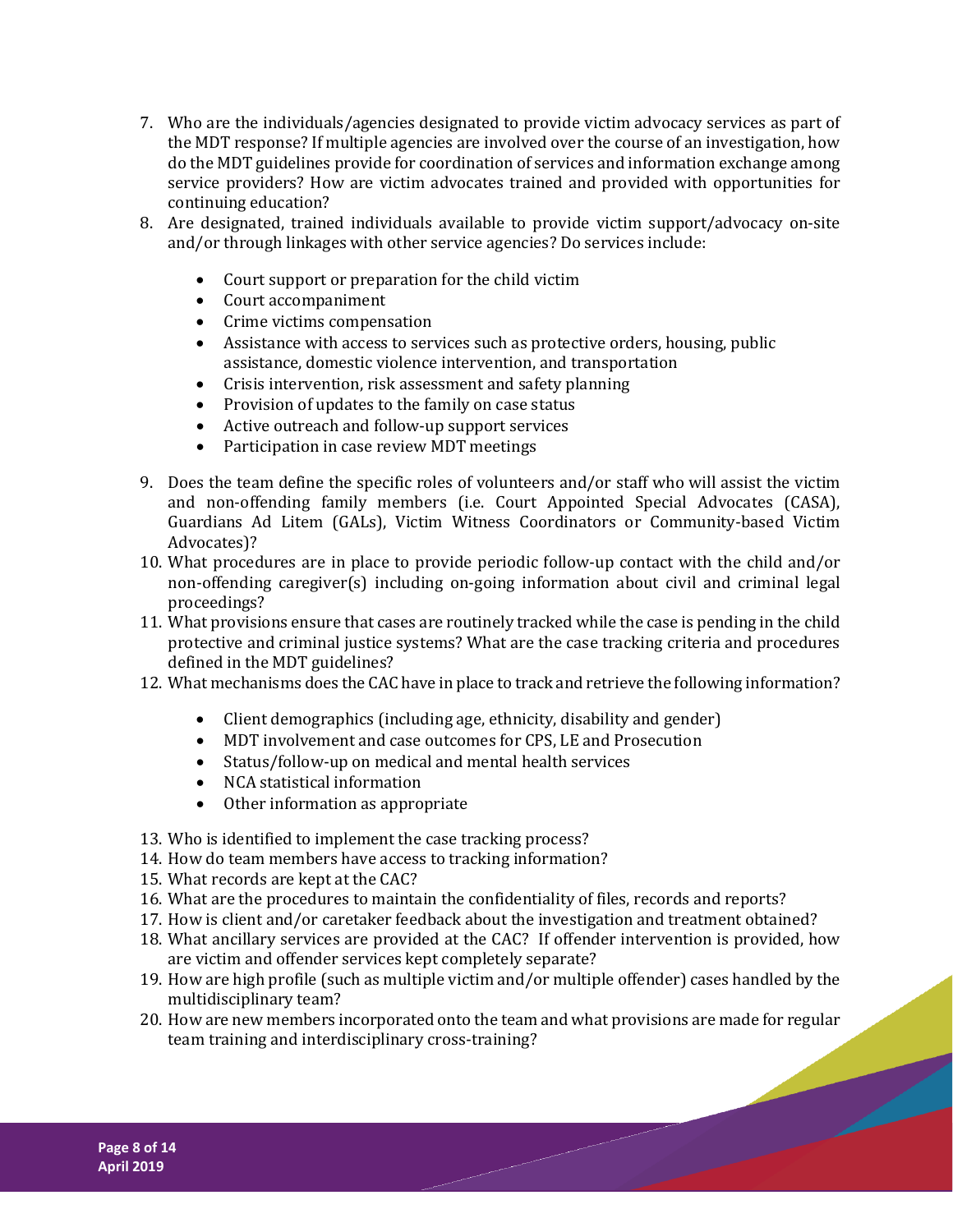# **Stage V: Creating a CAC**

## **Organizational Capacity**

An MDT approach to child abuse cases has been determined through research and practice to provide a mechanism for agencies and disciplines with different mandates, responsibilities, and outcomes to work together toward a more effective and less traumatic intervention in cases of child maltreatment. The MDT response has been further enhanced with the establishment and replication of the Child Advocacy Center (CAC) model across the United States and internationally. The CAC model adds organizational capacity to the MDT response by creating a legal entity responsible for the governance of operations and maintenance of a child-focused facility that is neutral to the investigation and a locus for coordinated service delivery and quality assurance.

A CAC can be an incorporated, private non-profit organization or government-based agency or a component of such an organization or agency. Tasks that may facilitate the process to establish a CAC include:

- A. **Convene a working committee or task force of key individuals.** This includes key representatives of the core disciplines/agencies that respond to child abuse, including mandated responders and service providers. Membership should include prosecution, law enforcement, child protection, medical and mental health, and victim services. In many communities, sexual assault and domestic violence service providers are included as primary providers of victim and family services. Committee representatives should include decisionmakers as well as frontline workers and supervisors so that the work of the committee can be implemented. *Who needs to be involved in your community?*
- B. **Select a leader who will convene the group and guide the process.** Leadership is critical to the success of the collaboration. It is helpful to identify a leader who has community prestige and power, excellent group facilitation skills, and a measure of neutrality. The role of task force leader is to encourage all viewpoints, weigh pros and cons, and effectively address agency concerns, while navigating interagency conflict as consensus is negotiated among the partner agencies. The leader should be able to focus the group on system improvements and strengths rather than system failures or deficits. Who are the possible leaders for this process in your community?
- C. **Conduct an assessment of the extent of the child abuse problem in the community and the current response system.** This includes collecting data on the number of cases handled by the core partners (e.g. CPS investigations, law enforcement investigations, cases prosecuted) and existing resources available in the community for medical, mental health and victim services for abused children and their families. It can be helpful to examine a sample selection of child abuse cases and track their route through the existing system to determine strengths, gaps and possible duplication of effort that could be streamlined for the partner agencies, and perhaps more importantly, for the involved children and families. What is the extent of the problem and how might a coordinated MDT improve the community response to child abuse?
- D. **Develop statements of mission and purpose for the CAC.** What is the scope and purpose of the CAC? Who are we? What do we do? For whom and for what purpose?
- E. **Determine the CAC service population.** What geographic area will be covered? Will only sexual abuse victims be served or will victims of physical abuse, severe neglect, sexual exploitation or other forms of child victimization be included?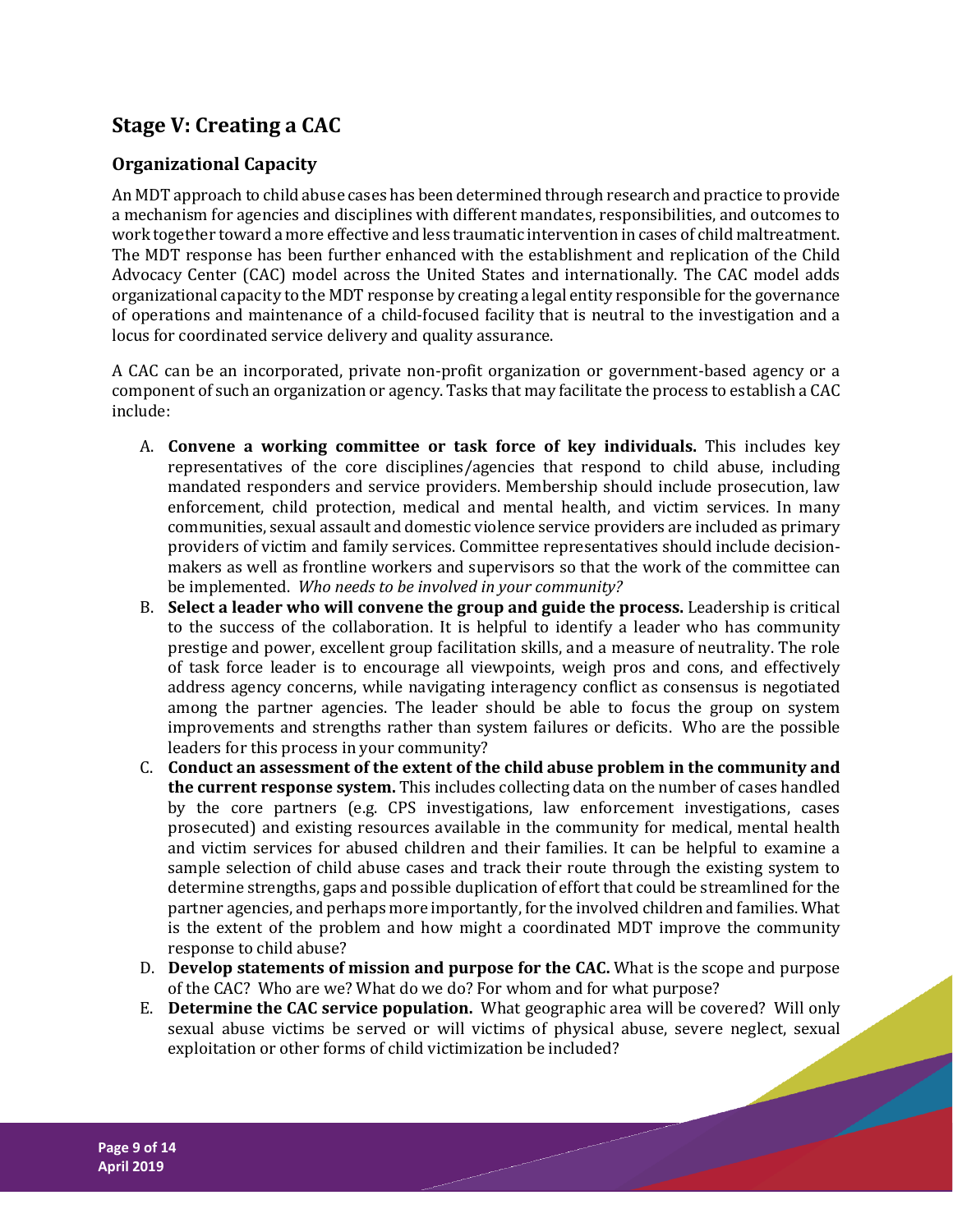- F. **Develop an interagency agreement for joint investigation and obtain agency commitment.** What is the common approach that participating agencies have agreed on?
- G. **Determine a CAC management structure.** Who will be the lead agency and how will the MDT be structured?
- H. **Multidisciplinary team protocol development.** How will the participating agencies on the MDT work together/ Who will comprise the MDT? Will some cases be handled by different teams? How will joint investigation occur? How will cases be reviewed and tracked by the team?
- I. **Research potential sources of support.** Who can help and in which ways? Who are the key stakeholders?
- J. **Plan and carry out resource development.** What resources are needed, how will they be obtained, and by whom?
- K. **Plan and implement community outreach and awareness campaign.** How will the community be informed about the CAC and the issue of child abuse?
- L. **Develop governance board or advisory structure.** Who will make policy decisions or provide guidance to the CAC? How will the MDT advisory board be structured? How will members be recruited, oriented, and retained? How will MDT members have input into the process?
- M. **Provide training for MDT members and the community.** How will training be provided, by whom, for whom, and how often? What partnerships can be made in the community to share training? How will information gained in training be brought back to the larger MDT?
- N. **Will the CAC/MDT have a role in providing prevention education in the community?** Will the focus be primary, secondary, or tertiary?
- O. **Develop program evaluation and accountability plans.** How will the CAC/MDT process and structure be evaluated on a regular basis to demonstrate accountability and identify areas where the system is working and areas where there are challenges?
- P. **Cultivate leadership on ongoing basis.** How will leadership be developed to ensure the long-term viability of the CAC/MDT?
- Q. **Staffing and agency roles.** What staff roles and qualifications are needed at the beginning of the CAC and as it grows? Will team members from participating agencies be co-located at the CAC? Will interviews be conducted by a forensic interview specialist employed by the CAC or will agency investigators conduct the interviews?
- R. **Determine the organizational structure and create appropriate legal agreements as needed,** such as articles of incorporation, bylaws, and a board of directors if not currently under an existing organization, MDT advisory board members, interagency agreements, operational protocols, and linkage agreements.
- S. **Develop administrative policies and procedures** pertinent to staff, board members, volunteers, and clients.
- T. **Determine fiscal policies** including budget, insurance coverages, audit requirements, HR policies, and staff and volunteer screening.
- U. **Develop a written succession plan and a strategic plan for the organization.**
- V. **Develop and support training and information on vicarious trauma and resiliency** for staff and partner agency members.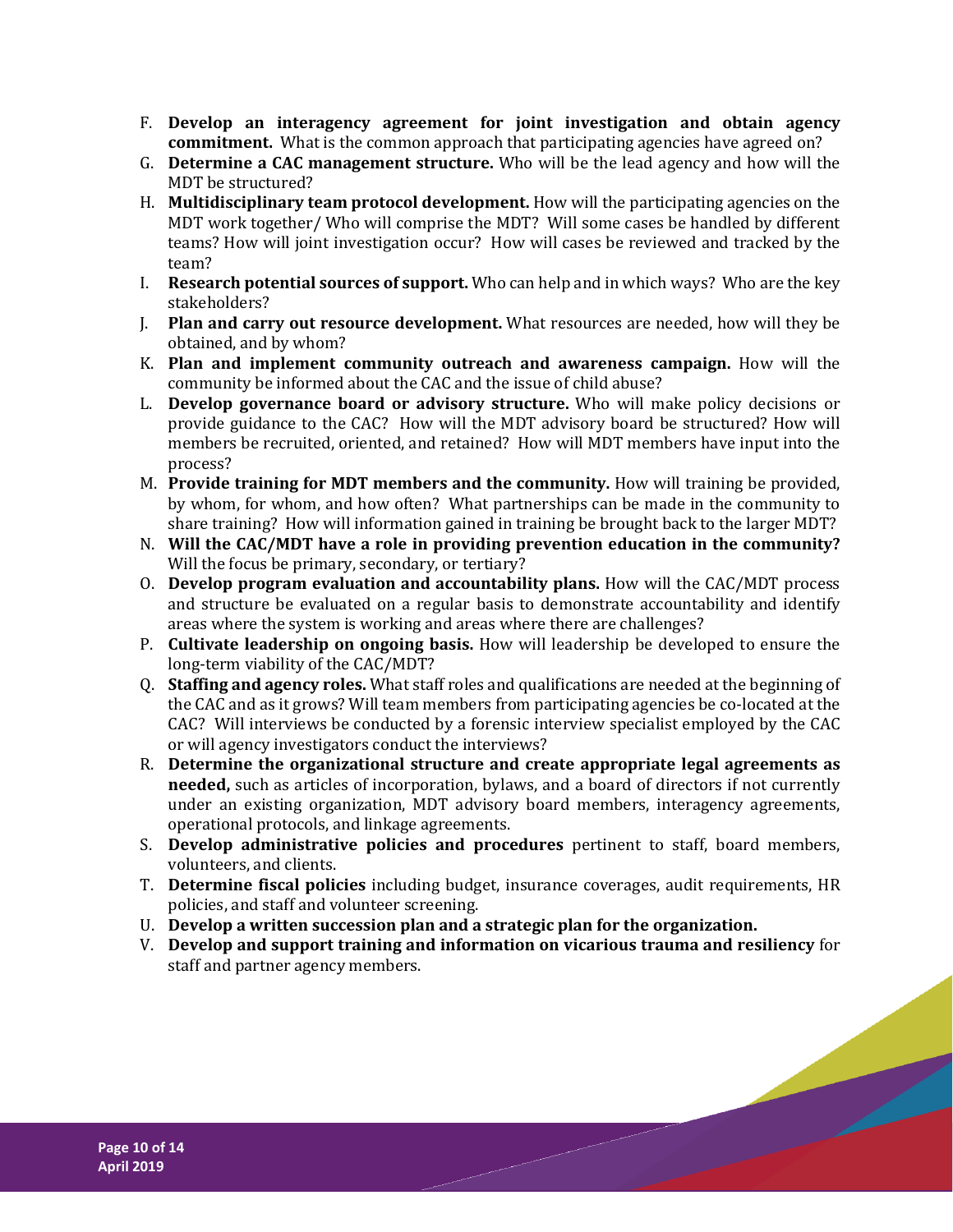## **Cultural Competency**

- 1. Develop a cultural competency plan that includes an assessment of the community, goals, objectives, timelines, and a method of evaluation. The plan should look at diversity in a broader way than just ethnicity or language. What is the process for implementing that plan?
- 2. What provisions are in place for non-English speaking, deaf, or hard of hearing children and their non-offending family members throughout the investigation and after? What resources exist within the CAC, partner agency, and larger community to provide appropriate interpreter services?
- 3. How does the CAC reflect the larger community? How does the CAC provide an experience that is welcoming and respectful of all members of the community? How does the MDT ensure that all aspects of the process are culturally and developmentally appropriate for the child and their non-offending family members?
- 4. What type of outreach is needed and planned to engage different parts of the community? Who will be involved? What other community groups can be approached as partners?
- 5. What steps are taken to ensure that the MDT, staff, volunteers, and board of the CAC reflect the larger community?

## **Child-focused Setting**

- 1. How will the MDT create a comfortable, private, physically and psychologically safe place for a diverse population of children and their family members? How will the MDT ensure the CAC is geographically and physical accessible to clients and MDT members?
- 2. What space is required to provide observation and supervision of children? What space is necessary to allow for live observation of forensic interviews by members of the MDT with investigative responsibilities? Is space available for pre and post team meetings? Is space available for confidential and private meetings between the MDT and non-offending caregivers?
- 3. What provisions are made to separate victims and alleged offenders? What procedures are in written guidelines to remove offenders from the facility? What provisions are made to separate sexually reactive children from other children present in the CAC?
- 4. How is the safety of children ensured, including confidentiality, privacy, precautions for childproofing the center, and keeping toys clean and hazard-free?
- 5. How is physical and programmatic space maintained/prioritized for additional on-site services such as medical evaluations and mental health treatment?

*Note: This tool was developed by staff of the four Regional Children's Advocacy Centers with funding from the US Department of Justice, Office of Juvenile Justice and Delinquency Prevention. It should only be utilized within the context of technical assistance on the development of MDT and CAC programs. Content is based on procedures and servicesthat comply with National Children's Alliance standards for accreditation of Children's Advocacy Centers.*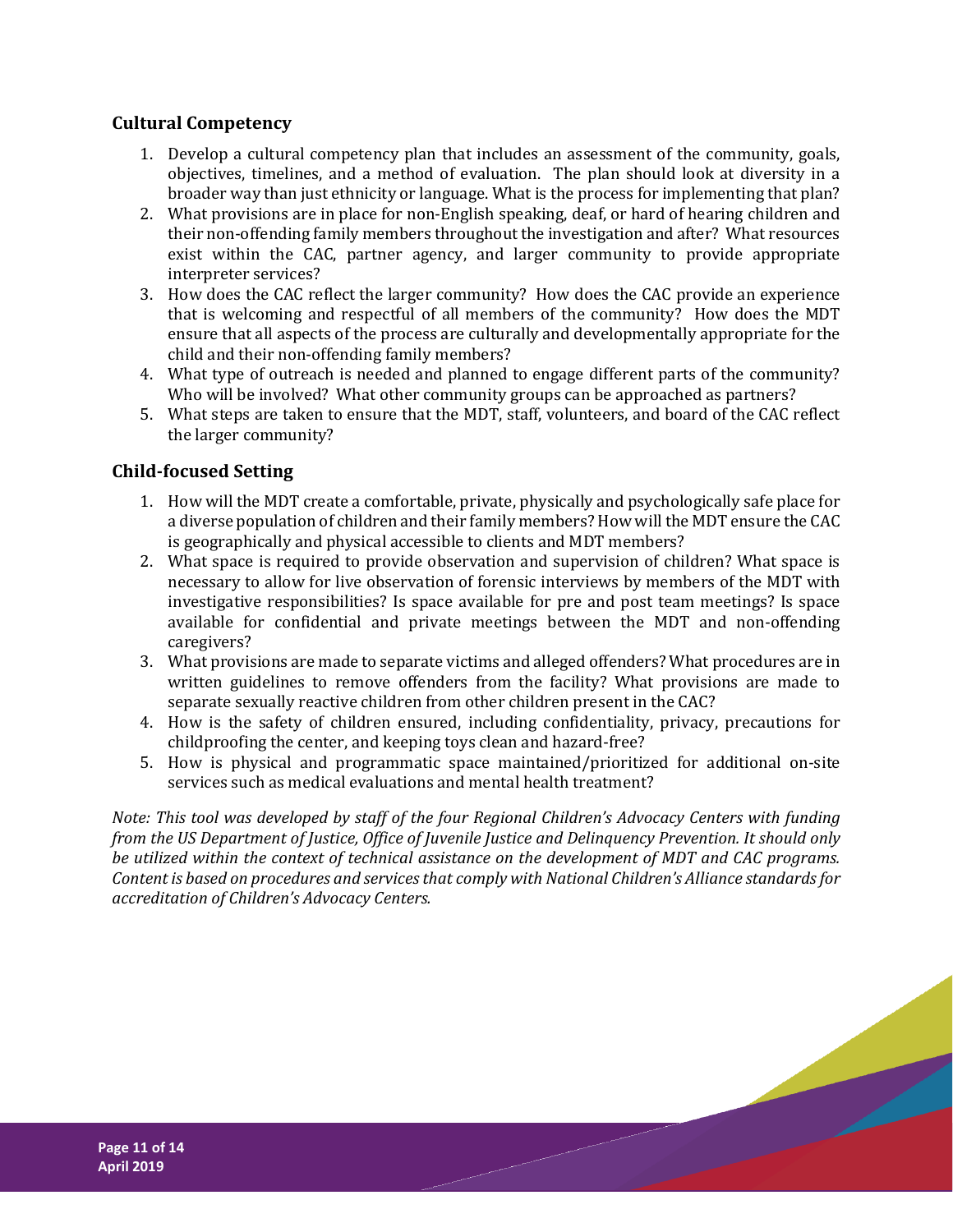# **Addendum**

National Children's Alliance (NCA) sets standards for accreditation of Children's Advocacy Center Programs. This addendum will outline minimum standards for training and continuing education for professionals that are part of an MDT affiliated with the CAC and/or employees of the CAC. These criteria are essential to the successful application and review for accreditation and re-accreditation by NCA. Please see the complete version of National Children's Alliance Standards for Accredited Membership, which can be found at [www.nca-online.org.](http://www.nca-online.org/) Technical assistance can be obtained in meeting these standards by contacting the Regional Children's Advocacy Center that serves your state.

## **Forensic Interviewers**

CACs vary with regard to who conducts forensic interviews on behalf of the MDT. The role can be filled by an employee of the CAC, law enforcement officers, CPS workers, federal law enforcement officers, and other MDT members as determined by the MDT. Regardless of who fulfills the role, certain criteria must be met to minimally meet accreditation standards:

- Forensic Interviewers have specialized training in conducting forensic interviews including:
	- o Completion of 32 hours instruction and practice utilizing an evidence-supported interview protocol
	- o Pre- and post-testing reflecting understanding of the principles of legally sound interviewing
	- o Training content that includes child development, question design, implementation of the protocol, dynamics of abuse, disclosure process, cultural competency, suggestibility
	- o Practice component with standardized review process
	- o Required reading of current articles specific to the practice of forensic interviewing
	- o Curriculum that is included on NCA's list of nationally or state recognized FI training
- Forensic Interviewers must demonstrate participation in ongoing education in the field of child maltreatment and/or forensic interviewing consisting of a minimum of 98 hours of CEU/CME credits every 2 years.
- Forensic interviewers must participate in a structured peer review process at a minimum of 2 times per year for quality assurance purposes:
	- o Ongoing opportunities to network with peers
	- o Review and performance feedback of actual interviews in a professional and confidential setting

#### **Victim Advocates**

Victim advocacy is integral and fundamental to the MDT response. This role can be filled by a designated victim advocate and/or by another member of the MDT with requisite training and experience. Advocates from multiple agencies may work with families/children at different stages of the process but are coordinated to provide consistent support for the child/family throughout the process.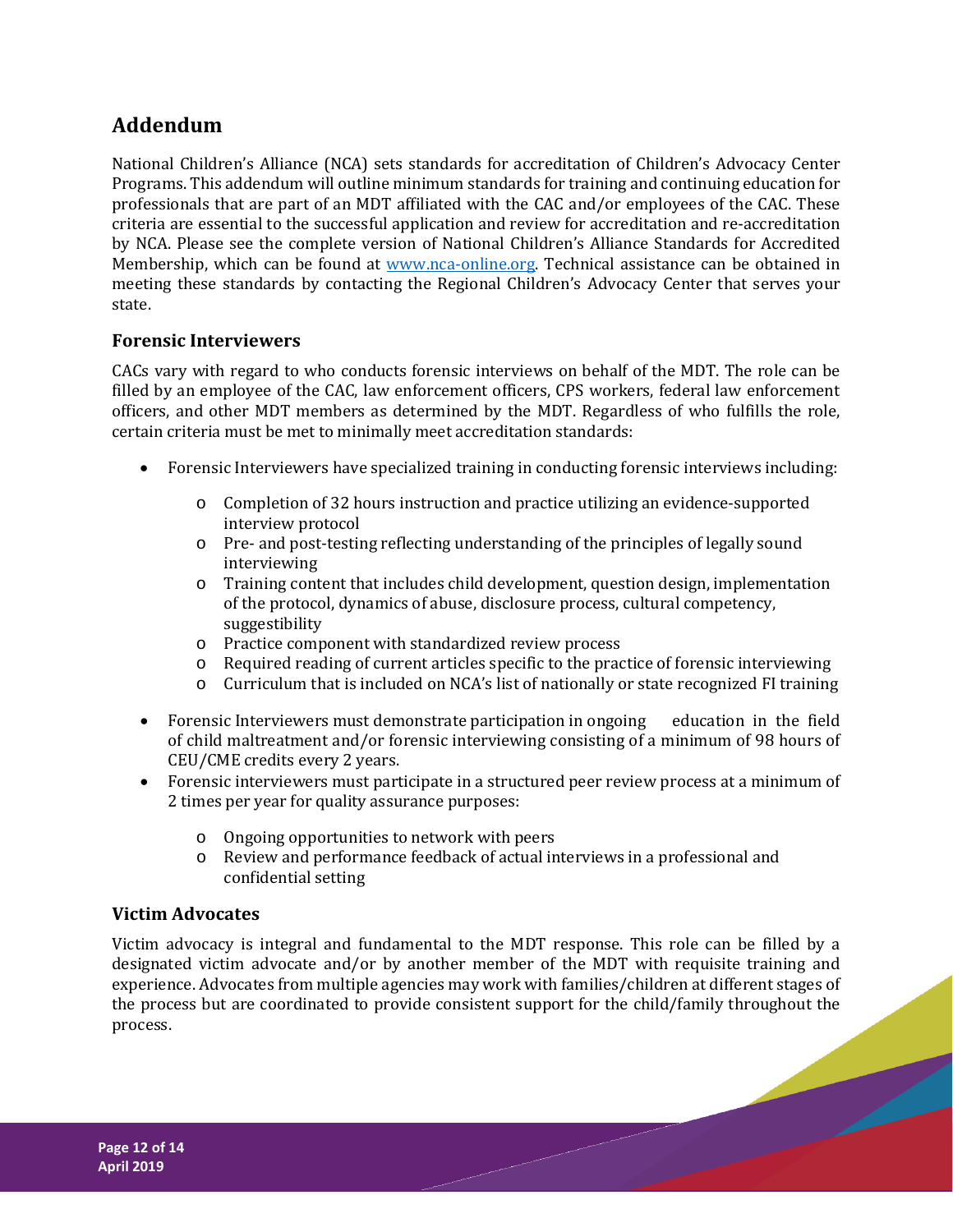- A minimum of 24 hours specialized training in Victim Advocacy including the following areas of instruction:
	- o Dynamics of abuse
	- o Trauma-informed services
	- o Crisis assessment and intervention
	- o Risk assessment and safety planning
	- o Professional ethics and boundaries
	- o Understanding the coordinated MDT response
	- o Assistance in assessing/obtaining victims' rights as outlined by law
	- o Court education, support and accompaniment
	- o Assistance with access to treatment and other services, including protective orders, housing, public assistance, domestic violence intervention, transportation, financial assistance, interpreters, among others as determined for individual clients
- Victim advocacy service providers must demonstrate participation in ongoing education in the field of victim advocacy and child maltreatment consisting of a minimum of 8 contact hours every 2 years.
- Victim advocates provide the following constellation of services:
	- o Crisis assessment, intervention, risk assessment and safety planning
	- o Assessment of individual needs and cultural considerations
	- o Presence at the CAC during the forensic interview
	- o Provision of education and access to crime victim compensation
	- o Assistance in procuring concrete services
	- o Provision of referrals for medical and mental health treatment as needed
	- o Access to transportation for case related meetings/events
	- o Engagement in the family's response to the investigation
	- o Participation in case review to communicate needs to the MDT
	- o Provision of case updates to the family
	- o Provision of court education and support
	- o Coordinated case management among victim advocacy service providers

## **Mental Health Providers**

Evidence based trauma-focused mental health services have been determined to reduce the impact of trauma and provide a higher probability of effectiveness of treatment for children who have experienced child abuse. To ensure that children have access to appropriate mental health treatment, accreditation standards delineate the education and training requirements providers should possess that are employed by or who are a referral source for the CAC by linkage agreement.

The following training requirements are required for mental health providers:

- Mental health providers must demonstrate completion of 40 contact hour CEUs in accordance with the provider's license requirements
- CEUs must be from specific evidence-based treatment for trauma training
- Providers must demonstrate clinical supervision hours provided by a licensed clinical supervisor
- Providers must meet one of three academic training standards: